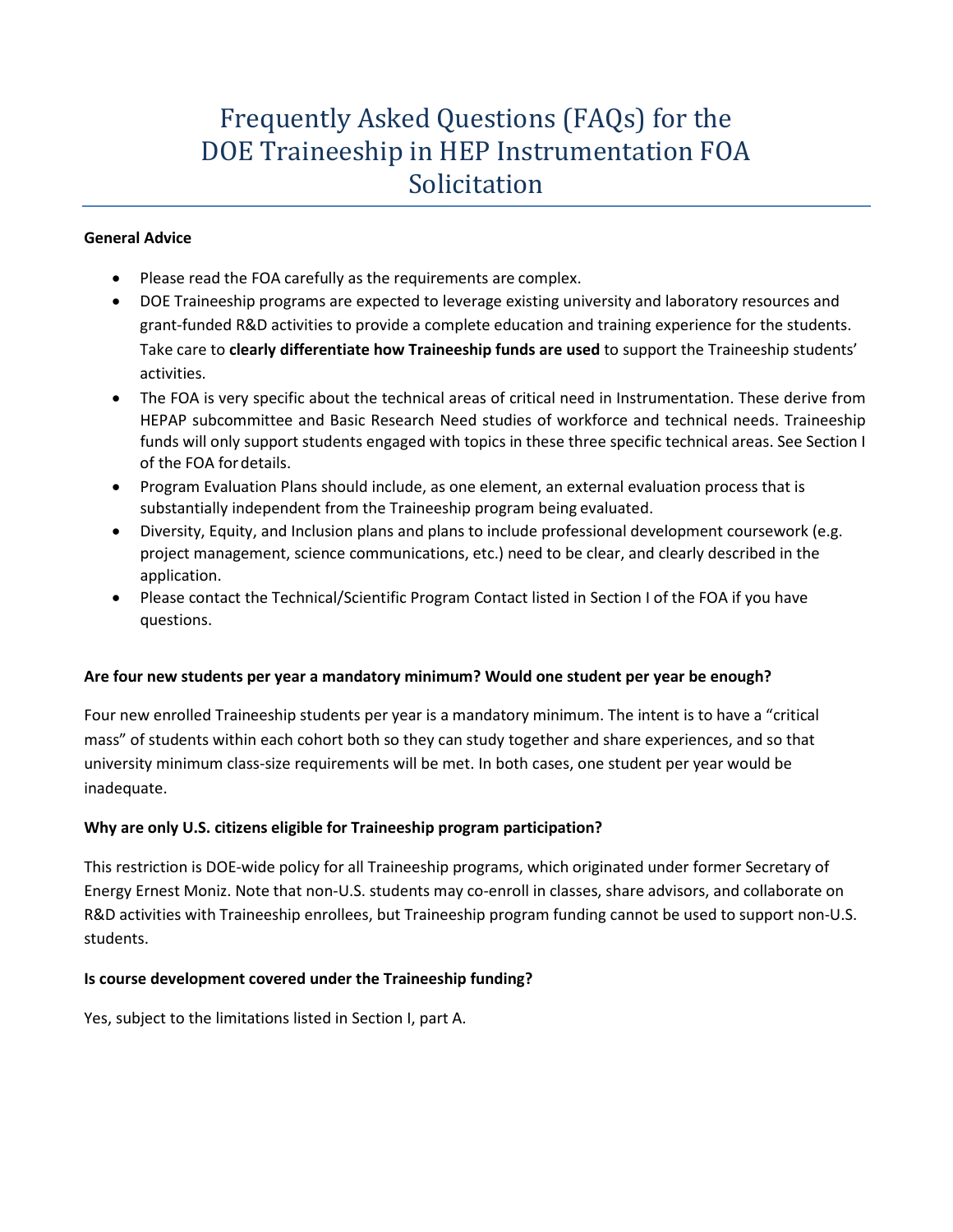# **Can organizations other than a DOE National Laboratory qualify as a provider of a DOE-focused element of Trainee's experience?**

Yes. Private sector organizations sponsored by DOE and other non-DOE organizations capable of addressing a specific DOE workforce training need are also eligible partners. See Section I, part B, items (2) and (3).

### **Can NNSA labs participate as partners to provide the DOE-focused element of a Traineeship program?**

Yes.

# **Is a letter from a partner DOE Lab required even if they are not a paid subcontractor of the Traineeship?**

Yes. The lab will bear costs of, e.g., hiring students as interns or providing a workshop, so a letter of support is required.

#### **Does the \$55,000/student limit include overhead costs?**

The \$55,000/student limitation is all-inclusive. See Section I, part C.

# **Can we co-mingle Traineeship, Research Assistantships, and Teaching Assistantships within the two-year period that a student is in the Traineeship Program?**

Yes. Take care that the funding use is distinct in each Trainee's case by, for example, not co-mingling funding sources within a single academic quarter. The proposal must make very clear how the distinct funding sources fund distinctly different aspects of the student's training.

#### **Are letters of endorsement from collaboratorshelpful?**

Yes, this may be helpful.

#### **What is the typical awardsize?**

The award size depends on the number of Traineeship students enrolled per year and the total cost of each Trainee's tuition, stipend, and other program costs. Assuming a 5-year award, the minimum enrollment (4 new students per year, 8 students total in the Traineeship program in years 2-5), and the maximum cost reimbursement per student (\$55k), the maximum award size is \$1,980,000.

#### **What is the typical award duration?**

The typical award duration is 5 years. DOE reserves the right to conduct an external progress review in year three of the award to inform the decision to fund the remainder of the 5-year award.

# **What does the language in section II(B) "Estimated Funding" mean?**

Budget numbers listed in section II(B) refer to the specific fiscal year. For example "It is anticipated that approximately \$X,XXX,XXX will be available in FY 20YY" means that the sum of all FY 20YY year obligations incurred as a result of new awards under this solicitation will not exceed \$X,XXX,XXX. This amount does not include prior-year or subsequent-year obligations, and is subject to appropriated funds being available.

"Total value of grants" refers to value of all grants awarded under this year's FOA over the full duration of the grants. This number is subject to the availability of appropriated funding in this and future years. Note that